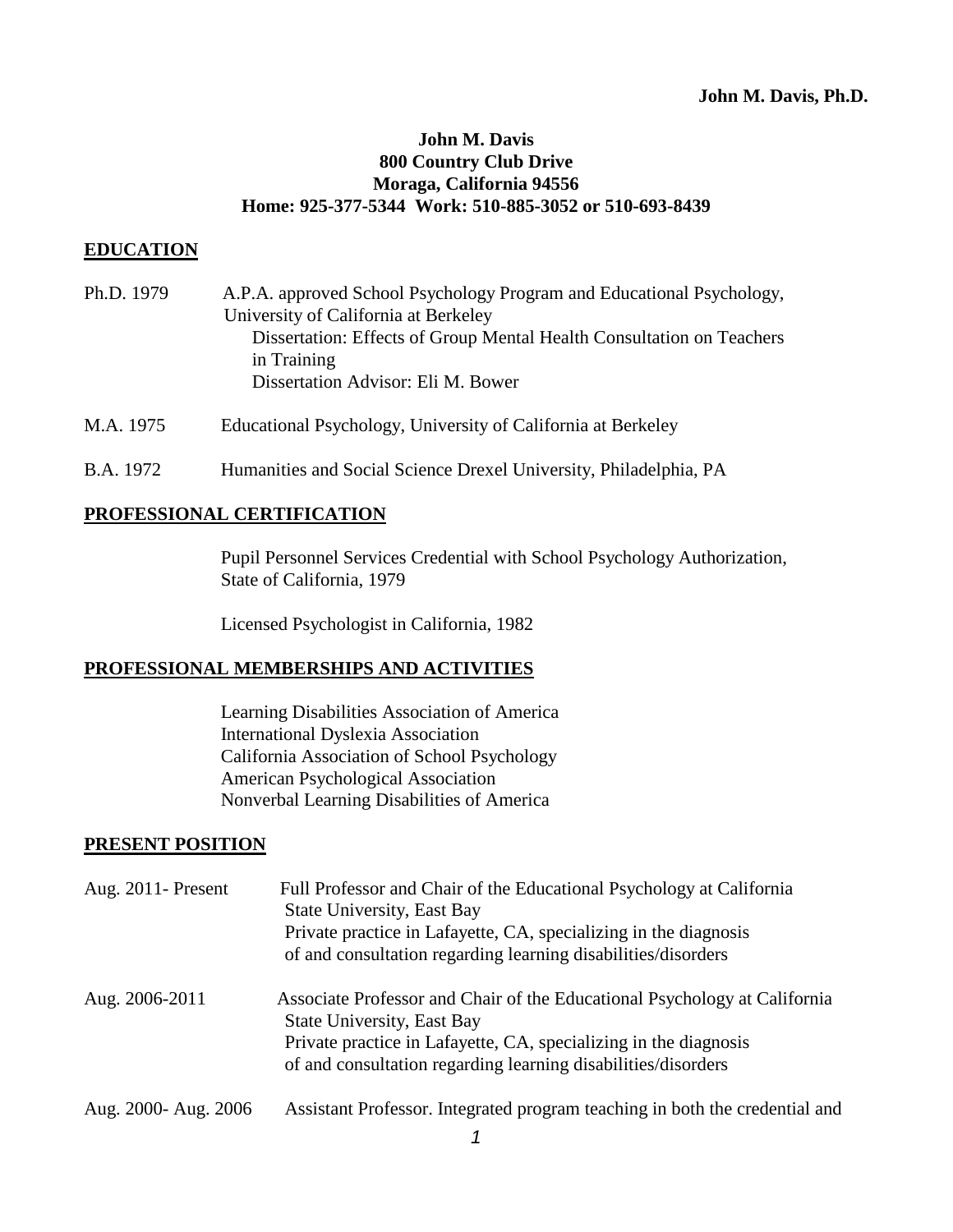marital and family programs and in Concord Campus. Aug. 1991 - Aug. 2000 Raskob Learning Institute, Oakland, California Director of this center for the diagnosis and treatment of learning Disabilities Aug. 1990 - Aug. 1991 Raskob Learning Institute, Oakland, California Staff Psychologist California State University, Hayward Part-time Lecturer/Supervisor. Taught and supervised M.A. level school psychology students. Alameda County School Psychology Department Consultant

# **PRIOR ACADEMIC AND PROFESSIONAL PSYCHOLOGY EMPLOYMENT**

| July 1988 - Aug. 1990  | University of California, Davis<br>Lecturer/Supervisor. Taught and supervised M.A. level school<br>psychology students.                                                                                                                                                                  |
|------------------------|------------------------------------------------------------------------------------------------------------------------------------------------------------------------------------------------------------------------------------------------------------------------------------------|
| Aug. 1987 - July 1988  | California State University, Hayward, Clinical Child and School<br><b>Psychology Program</b><br>Half-time lecturer/supervisor                                                                                                                                                            |
| Aug. 1986 - June 1987  | California State University, Fullerton<br>Associate Professor in Counseling and School Psychology. This included<br>teaching and supervising post-M.A. graduate students and coordinating the<br>school psychology department.                                                           |
| July 1982 - Aug. 1986  | Psychiatry Department at Kaiser Permanente Medical Group.<br>San Rafael, California<br>Psychologist in outpatient. Included a complete range of patients and<br>psychological assessments. Supervision of psychology interns and<br>consultation training programs in Marin, California. |
| Sept. 1980 - June 1982 | University of California, Davis<br>Visiting Lecturer in Education. Taught and supervised M.A. level school<br>psychology students. This included teaching and supervising counseling and<br>psychological assessment classes and practicum and intern placements.                        |
| Oct. 1977 - Oct. 1980  | Benecia Unified School District<br>School Psychologist                                                                                                                                                                                                                                   |
| June 1978 - Aug. 1978  | Harold E. Jones Child Study Center, Institute of Human Development,<br>University of California, Berkeley                                                                                                                                                                                |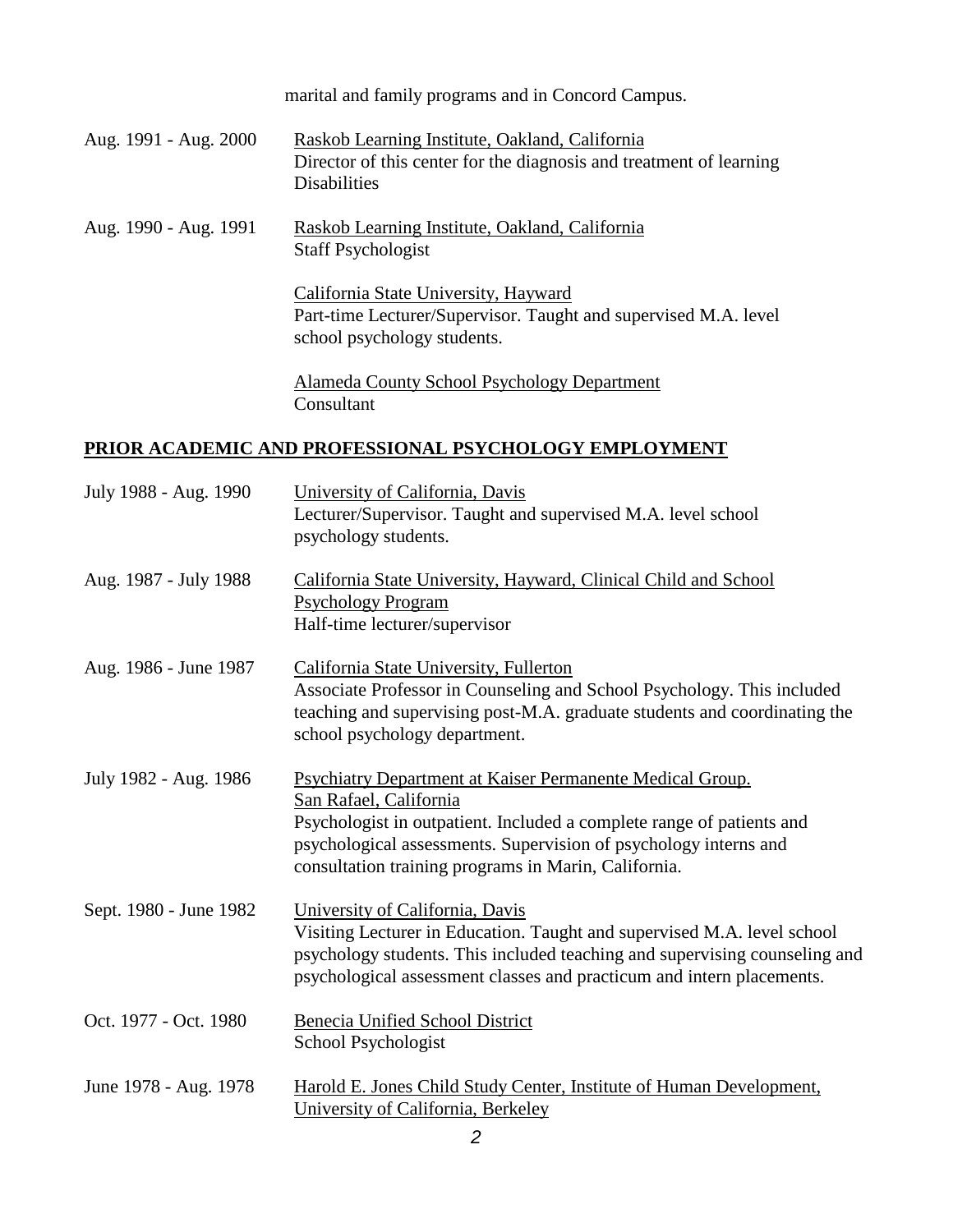|                        | Co-director, summer pre-school program with Barbara Scales, head teacher.                                                                                                              |
|------------------------|----------------------------------------------------------------------------------------------------------------------------------------------------------------------------------------|
| Oct. 1977 - June 1978  | University of California, Berkeley<br>Educational Associate. Taught counseling course and supervised counseling<br>students.                                                           |
| Oct. 1977 - Dec. 1977  | University of California, Berkeley<br>Consultant to groups of teachers in training in teacher education program.                                                                       |
| June 1977 - Aug. 1977  | Harold E. Jones Child Study Center, Institute of Human Development,<br>University of California, Berkeley<br>Co-director, summer pre-school program with Barbara Scales, head teacher. |
| Sept. 1976 - June 1977 | Oak Grove District, San Jose, California<br>Intern psychologist. Supervisor: Jeanne Wrede.                                                                                             |

## **HIGHER EDUCATION COURSES TAUGHT**

Classes and Seminars: Learning disorders; assessment, school-based consultation, cognitive and affective development and assessment, family systems theory, a variety of supervision seminars, counseling psychology, educational psychology, and child psychopathology.

### **PRESENTATIONS**

Davis, J.M. -- A School Psychologist in a Community Mental Health Center. Presented at the national Association of School Psychologists' annual meeting, April 1981 in Houston, TX.

Sandoval, J., and Davis, J.M. -- The Prevention of Adolescent Suicide. Presented at the American Psychological Association's annual meeting, August, 1987 in New York City.

Davis, J.M. and Spring, C. -- Digit Naming Speed - Ability to Differentiate Between Poor and Normal Readers. Presented at the National Association of School Psychology's annual meeting April, 1988 in Chicago, IL.

Davis, J.M. -- Psychological profiles of "outstanding" school psychologists. Presented at C.A.S.P. in San Jose, CA, March, 1989.

Davis, J.M. -- Suicide Prevention in Schools. Invited address, Ohio School Psychologists Association, October, 1989.

Davis, J.M. -- Schooltalk Radio interview regarding adolescent suicide. Radio station KALW-FM, San Francisco, June 17, 1990.

Davis, J.M. -- Overview of school-based consultation: A series of workshops requested by the California Association of School Psychologists as part of the Continuing Professional Development series, 1989- 1990.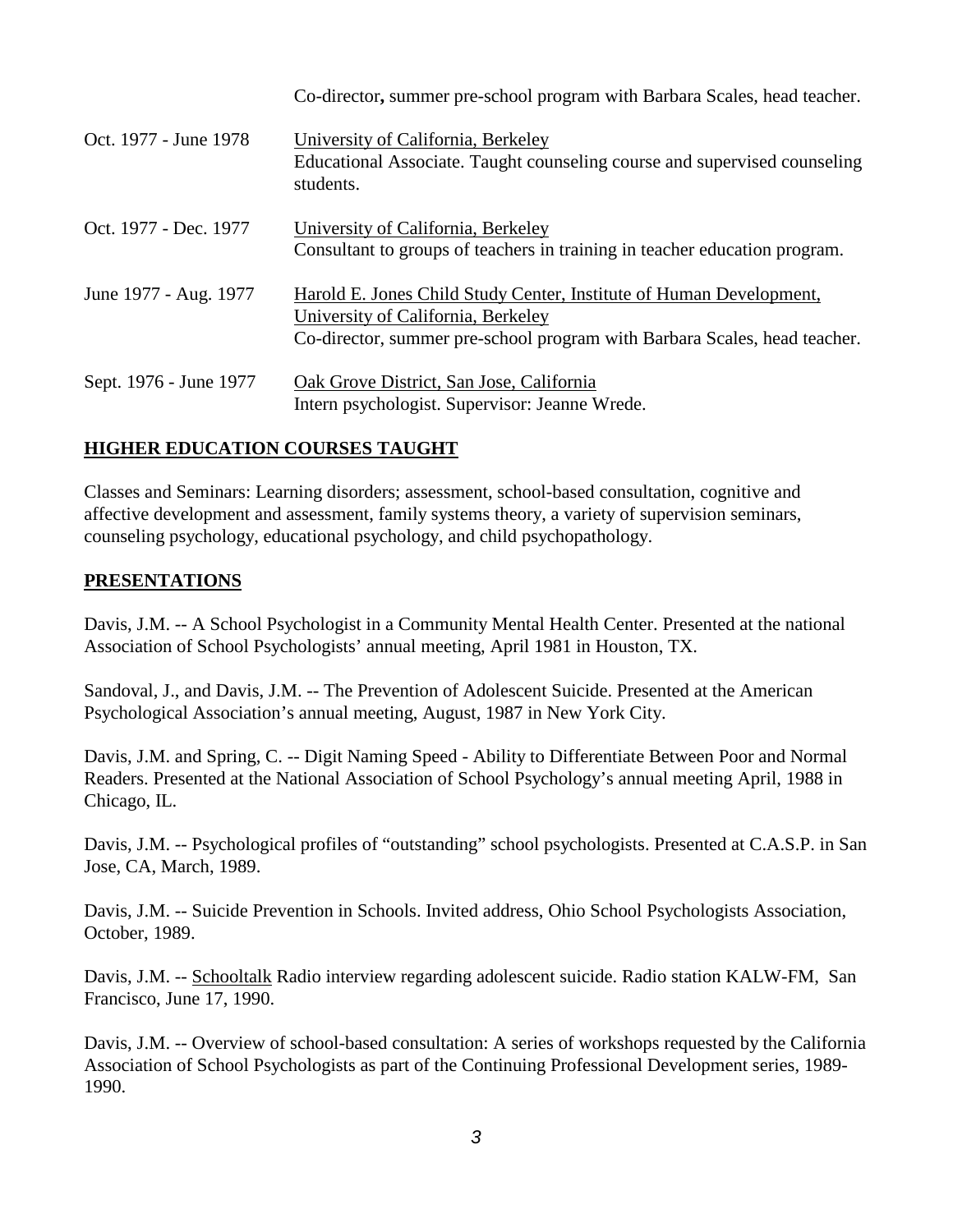Davis, J.M. -- Critical issues in family/school psychology: A symposium. Presented at the National Association of School Psychology annual meeting, April 1990, San Francisco, CA.

Brock, S.E., Lewis, S., Sandoval, J., and Davis, J.M. -- The School Psychologist's role in developing and implementing a crisis intervention plan. Presented at the National Association of School Psychologists' annual meeting, March, 1991, Dallas, TX.

Davis, J.M. -- The relationship between school and pediatric psychology. Presented at the Western Pediatric Psychology Conference, April, 1992, San Francisco, CA.

Davis, J.M., and Courtney, T. paper on outcomes of multisensory, remedial tutoring. 1996.

Davis, J.M., and Courtney, T. California Association of School Psychologists' convention. Panel/paper: Differences Between Standard Scores on Three Measures of Basic Reading. 1998.

Davis, J.M. Association of Educational Therapists National Conference. Led session on Validating the Effects of Educational Therapy. 1998

Christo, C. and Davis, J.M. How reading and spelling are impacted by different cognitive processes. Presented at the California Association of School Psychologists, March, 1999.

Christo, C. and Davis, J.M. The double deficit hypothesis and the prediction of reading and spelling. Paper presented at the National Association of School Psychologists, April, 2000.

Davis, J.M. The factor structure and clinical applications of the Comprehensive Test of Phonological Procssing. Paper presented at the California Association of School Psychologists, March, 2002.

Davis, J.M., Diamond, S., and Antoinidas, M. Coordinated interventions in the school/classroom setting for the NLD student. Paper presented at the Sixth Annual National Symposium on Nonverbal Learning Disorders, April, 2002.

Davis, J.M. and Christo, C. The assessment of basic reading skills: a workshop. Presented at the California Association of School Psychologists, Spring, 2004.

Fine, J. and Davis, J.M. Grade retention and enrollment in post-secondary education. A poster session presented at the American Psychological Association Annual Convention, Summer, 2004.

Davis, J.M. Invited discussant at the University of Washington Brain, Education, and Technology Center. University of Washington at Seattle, August of 2004.

Davis, J.M. Invited presentation "Breaking the Code". A conference sponsored by UC Berkeley and Parents Education Network, Feb. of 2004.

Davis, J.M. A factorial study of the comrehensive test of phonological processing. Presented at the Instructional Research and Development Committee, Feb. of 2004.

Davis, J.M. An workshop on the factor structure of the WISC-IV. Presented at the Summer Training for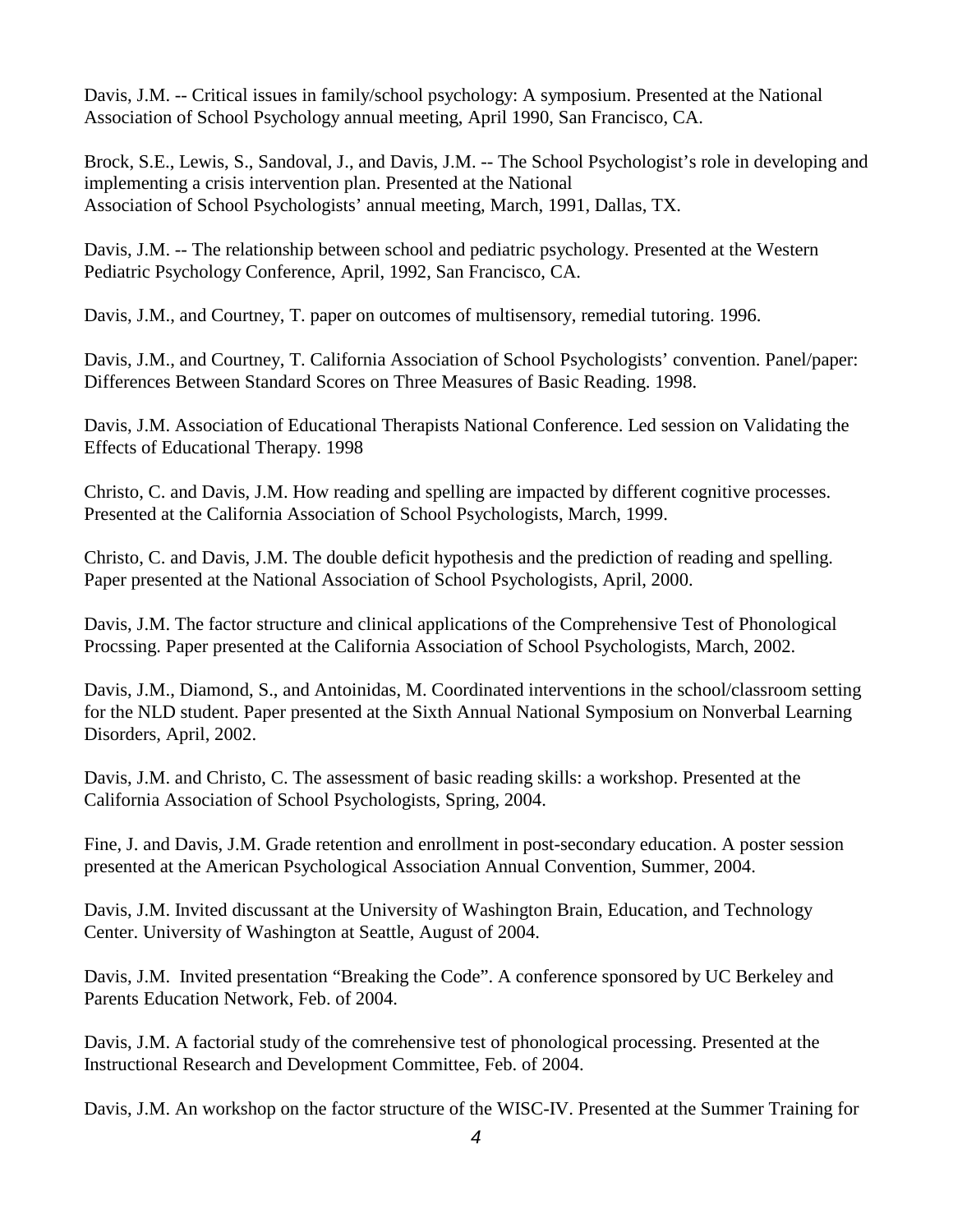School Psychologists at the Pleasonton Unified School District, August 26, 2004.

Davis, J.M., Broitman, J., Giraudo, S. and Kreidler, M. A cognitive, perceptually-based treatment model for improving the developmental status of learning disabled students, aged 8-13. Presented at the Nonverbal Learning Disorders Association National Convention, March 11, 2005,

Rosenberg, G. and Davis, J. Finding our voice: advocation for our kids, accommodations, modifications, and remediation. Presented at the Parents Education Network Conference, April 30, 2005.

Davis, J. M. and Broitman, J. Nonverbal learning disabilities: Diagnosis and history. Poster session at the International Neuropsychological Society Annual Convention in February of 2008.

Fine, J. G., Semrud-Clikeman, M., and Davis, J. M. Empirical basis for nonverbal learning disorder. Poster session at the International Neuropsychology Society Annual Convention in February of 2008.

Christo, C. and Davis, J. M. Using diagnostic reading assessments within an RTI model. Presented at the California Association of School Psychologits Annual Convention in March of 2008.

Davis, J.M. and Broitman, J. NVLD: A disorder of subtypes. Presented at the National Association of School Psychologists Annual Convention in March of 2012.

Davis, J.M. and Broitman, J. NVLD: A new clinical model. Presented at the International Association of Research in Learning Disabilities Convention in Padua, Italy, in June of 2012.

# **PUBLICATIONS**

Sandoval, J., Lambert, N.M., and Davis, J.M. (1977) -- Consultation from the consultee's perspective. Journal of School Psychology, 15, 334-342. Reprinted in The Theory and Practice of School Consultation, edited by M. Curtis and J. Zins, Charles C. Thomas, Springfield, IL., 1981, pp. 174-183.

Davis, J.M., and Sandoval, J. (1978) -- Metaphor in group mental health consultation. Journal of Community Psychology, 6, pp. 374-382.

Davis, J.M., and Sandoval, J. (1982) -- Applied ethics for school-based consultants. Professional Psychology, 13, pp. 543-551.

Sandoval, J., and Davis, J.M. (1984) -- A school-based mental health consultation curriculum, Journal of School Psychology,22, pp. 31-43.

Davis, J.M. (1985) -- Suicidal Crises in School. School Psychology Review, 14, pp. 313-324. Reprinted by Youth Suicide National Center for the materials packet.

Davis, J.M. (1986) -- Storytelling using the child as consultant. Elementary School Guidance and Counseling, Idea Exchange, 21, pp. 89-94.

Hartsough, C., and Davis, J.M. (1986) -- Dimensions of the group Environment Scale. American Journal of Community Psychology, 14, pp. 371-375.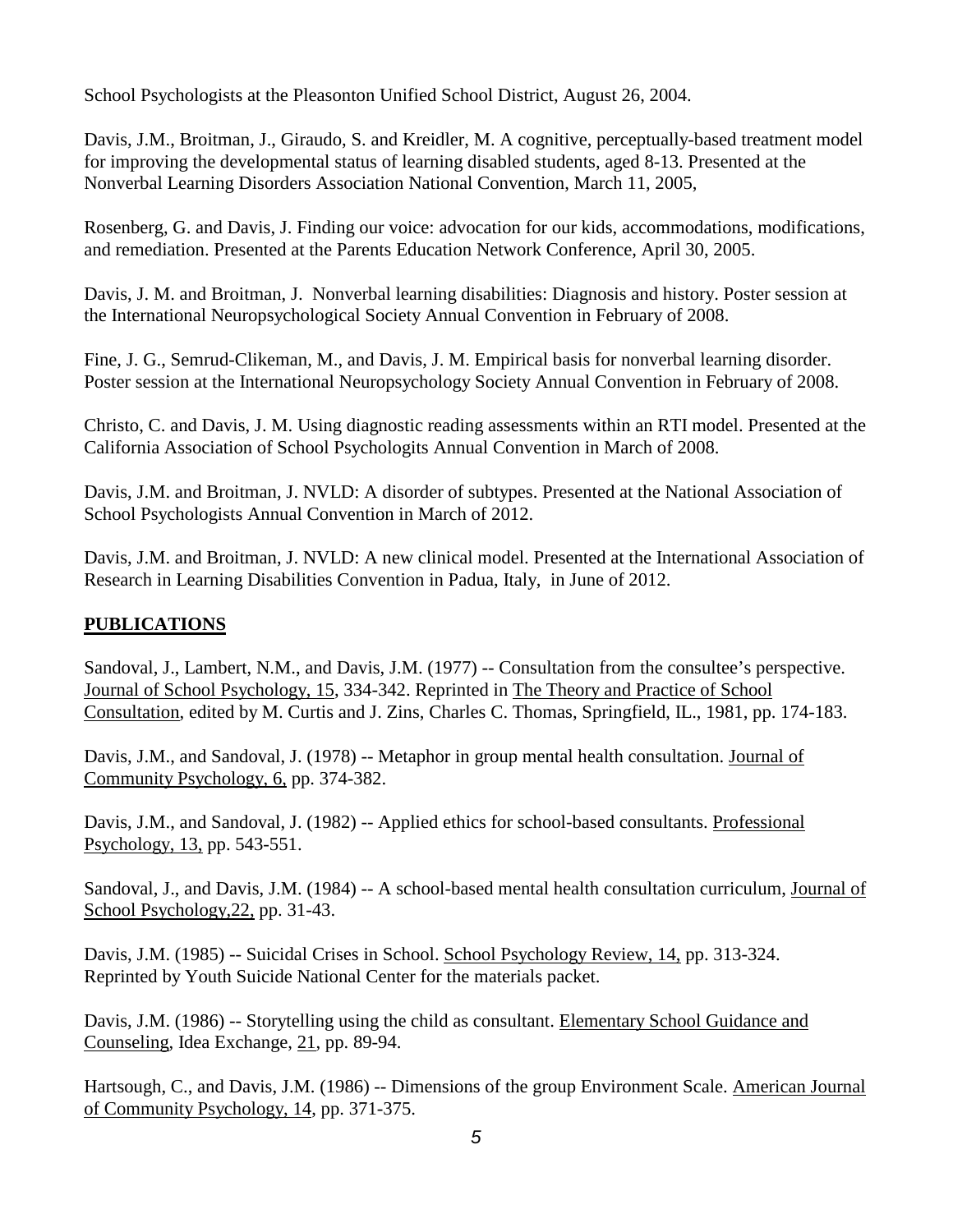Sandoval, J., Davis, J.M., and Wilson, M. (1987) -- An overview of school-based prevention of adolescent suicide. Special Services in the Schools, 3, pp. 103-120.

Davis, J.M. (1988) -- Suicide and the School: Intervention and prevention. J. Sandoval (Ed.), Crisis Counseling: Intervention and Prevention in the Schools (pp. 187-203). Hillsdale, NJ: Lawrence Erlbaum Publishers.

Davis, J.M. (1988) -- The school psychologist in a community health center. School Psychology Review, 17, pp. 435-439.

Spring, C., and Davis, J.M. (1988) -- Relations of digit naming speed with three components of reading. Applied Psycholinguists, 9,† pp. 325-334.

Davis, J.M., Sandoval, J. and Wilson, M.P. (1988) -- Strategies for the primary prevention of adolescent suicide. School Psychology Review, 17, pp. 559-569. Abstract reprinted in FamiLife Educator, Summer, 1989.

Davis, J.M., and Spring, C. (1990) -- The digit naming speed test: Its power and incremental ability in identifying children with specific reading disabilities. Psychology in the Schools, 27, pp. 15-22.

Davis, J.M., Bates, C., and Velasquez, R. -- Faculty suicide: Guidelines for effective coping with a suicide in a counselor training program. Counselor Education and Supervision, 29, pp. 197-204.

Davis, J.M., and Sandoval, J. (1991) -- Suicidal Youth: School-Based Intervention and Prevention. San Francisco: Jossey-Bass, Inc.

Sandoval, J., and Davis, J.M. (1992) -- Applications of social psychology to school counseling and therapy. In F. Medway and T.P. McCafferty (Eds.), School Psychology: A Social Psychological Perspective, pp. 245-268. Hillsdale, NJ: Lawrence Erlbaum Publishers.

Davis, J.M., and Sandoval, J. (1992) -- A pragmatic framework for systems-oriented consultation. Journal of Educational and Psychological Consultation, 2, pp. 201-216.

Davis, J.M., and Hartsough, C. (1992) -- Assessing psychological environment in mental health consultation groups. Psychology in the Schools, 29, pp. 224-228.

Davis, J.M. and Sandoval, J. (1992) -- School psychologists' personalities: Award winners contrasted with a random sample. Professional Psychology: Research and Practice, 23, pp. 418-420.

Courtney, V.B., and Davis, J.M. (1999) Psychoeducational perspectives: Positive outcomes of students with disabilities in an academic treatment program. The Educational Therapist, 20:2, pp. 8-13.

Davis, J.M. and Brock, S. (2001). Suicide and the school: Intervention and prevention. In Sandoval, J. (Ed.), Crisis Counseling: Intervention and Prevention in the Schools. (2nd ed.). Hillsdale, N.J. Lawrence Erlbaum Publishers. pp. 273-299.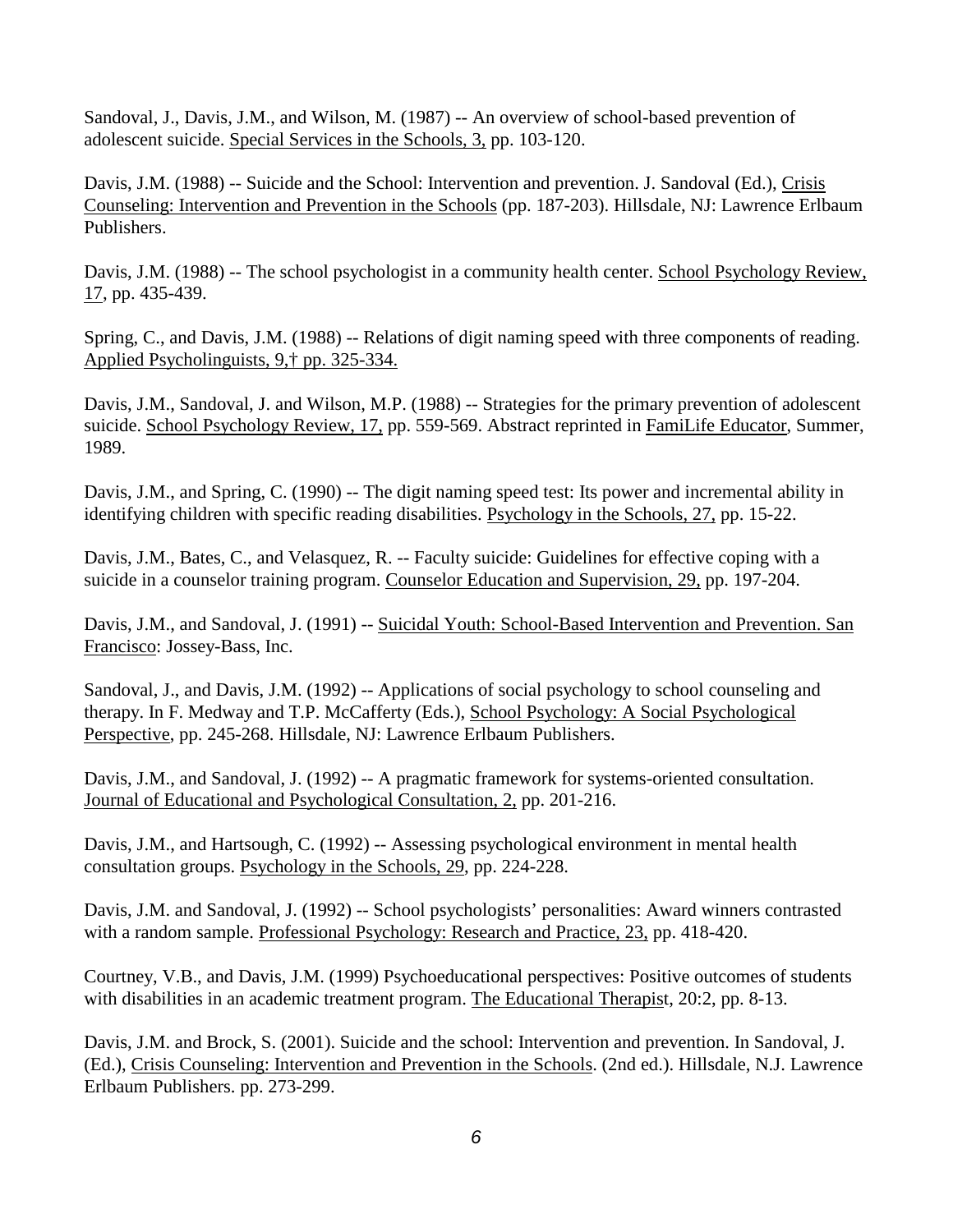Lieberman, R. and Davis, J.M. (2002). Suicide intervention. In S.E. Brock, P.J. Lazraus, and S.R. Jimerson (Eds.) Best Practices in School Crisis Prevention and Intervention. Bethesda, MD., National Association of School Psychologists.

Fine, J. G. and Davis, J. M. (2003). Grade Retention and Enrollment in Post-Secondary Education. Journal of School Psychology, 41, 401-411.

Davis, J.M. (2004) "Answers from the Experts" column in PEN news, the newsletter for Parents Education Network. Summer, 2:1, 8.

Davis, J. M. (2005) Crisis Management Research Summaries: Parents' Reactions to Talking to Their Terminally Ill Children About Death*. Communique*, 33: 8, pg. 38.

Davis, J. M. and Broitman, J. (2006). A brief historical overview of nonverbal learning disorders. *The Educational Therapist*, 27: 3, 5-9.

Davis, J. M. and Broitman, J. (2007). Nonverbal learning disabilities: Models of proposed subtypes, part II. *The Educational Therapist*, 28: 5-9.

Christo, C. & Davis, J. M. (2009). Rapid naming and phonological processing as predictors of reading and spelling. *The California School Psychologist*, 13: 7-19.

Davis, J. M. & Christo, C. (2009). Reading fluency and experimental research on reading fluency interventions: The relationship to accommodations. *Learning Disabilities: A Multidisciplinary Journal,* 15:105-120.

Christo, C., Davis, J. M., & Brock, S. (2009). *Identifying, Assessing, and Treating Dyslexia at School.* NY: Springer Publishing.

Davis, J. M. & Broitman, J. (2011). Nonverbal Learning Disabilities in Children: Bridging the Gap Between Science and Practice*.* NY: Springer Publishing.

Tran, O. K., Pham, A., & Davis, J. M. (2013). Suicide. In Sandoval, J. (Ed.), Crisis Counseling: Intervention and Prevention in the Schools. (3<sup>rd</sup> ed.). Hillsdale, N.J. Lawrence Erlbaum Publishers.

Broitman, J. & Davis, J. M. (2013) *Treating NVLD in Children: Professional Collaborations for Positive Outcomes*. NY: Springer Publishing.

Marshall, D. F., Christo, L. C., & Davis, J. M. (2013). Performance of school age reading disabled students on the phonological subtests of the Comprehensive Test of Phonological Processing (CTOPP). *Contemporary School Psychology,* 17: 93-101.

Broitman, J., Davis, J.M., & Lindow, K. (2014). Understanding Nonverbal Learning Disorders NLD or NVLD): An introduction and developmental overview of NLD/NVLD. A video funded by: Friends of NVLD Awareness at NVLDAwareness@gmail.com.